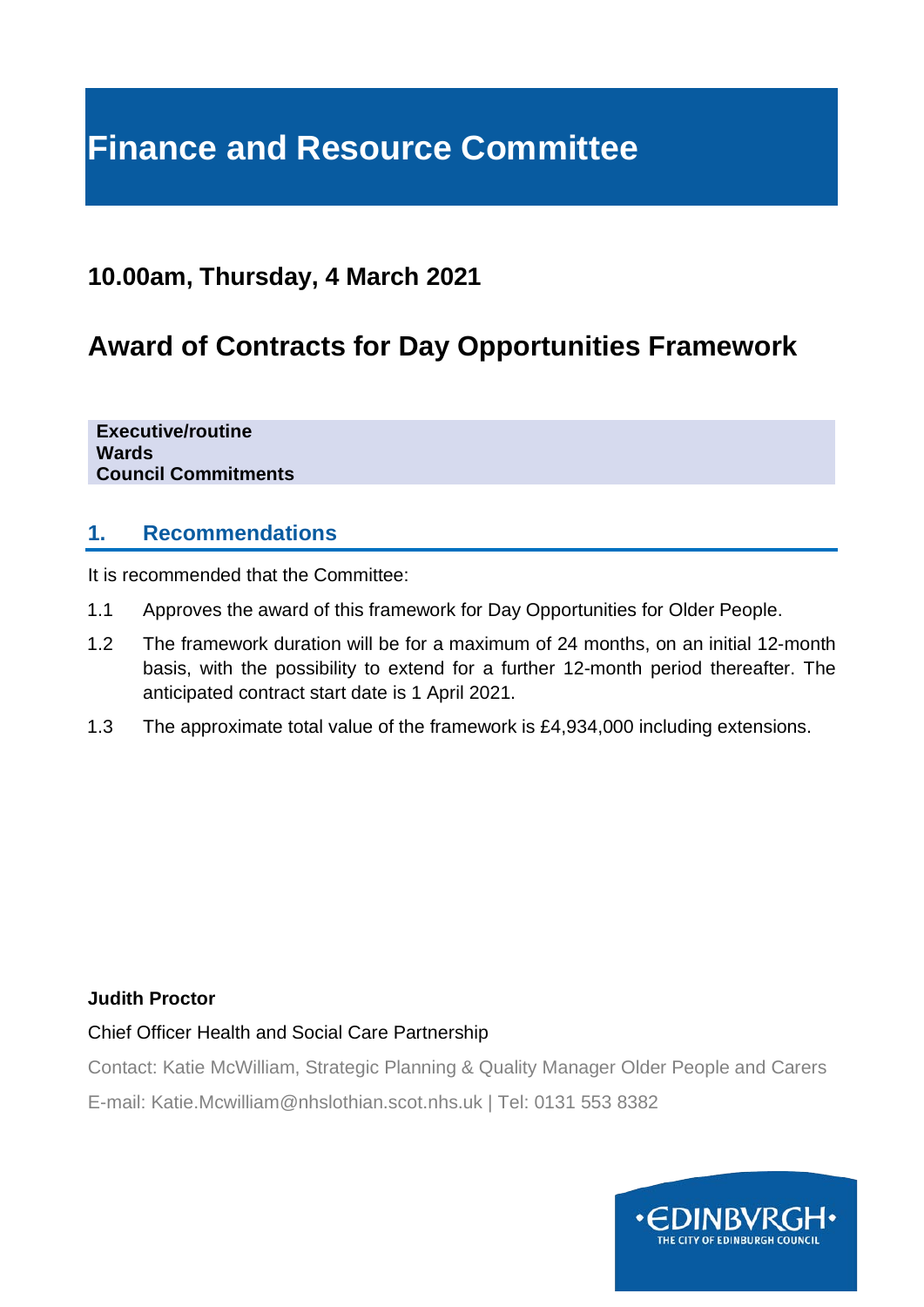# **Report**

# **Award of Contracts for Day Opportunities for Older People**

#### **2. Executive Summary**

- 2.1 This report seeks the approval of the Finance and Resources Committee to award the framework for Day Opportunities for Older People.
- 2.2 The framework will commence for an initial period of 12 months, with the option to extend for an additional 12-month period.

#### **3. Background**

- 3.1 The current provision of Care Inspectorate Registered Day Services for Older People are of great value to the City of Edinburgh, this has been acknowledged by The Edinburgh Health and Social Care Partnership, the City of Edinburgh Council and NHS Lothian. People accessing these supports have been assessed as having a critical or substantial need in line with the Edinburgh Health and Social Care Partnership eligibility criteria. The service delivery has traditionally been exclusively building based group support.
- 3.2 Day Services for Older People are deemed to be an intervention to enable people to continue activities, be socially active and improve their quality of life, where possible. In turn this also supports unpaid carers to continue to in their caring role should they wish to do so.
- 3.3 The services have not been tendered before and the current landscape of all Day Opportunities for Older People encompasses a mix of grants and commissioned services. Procurement legislation states that spend above the light touch threshold of £663,540 per annum should be openly advertised and due to market interest is was decided to tender the requirement.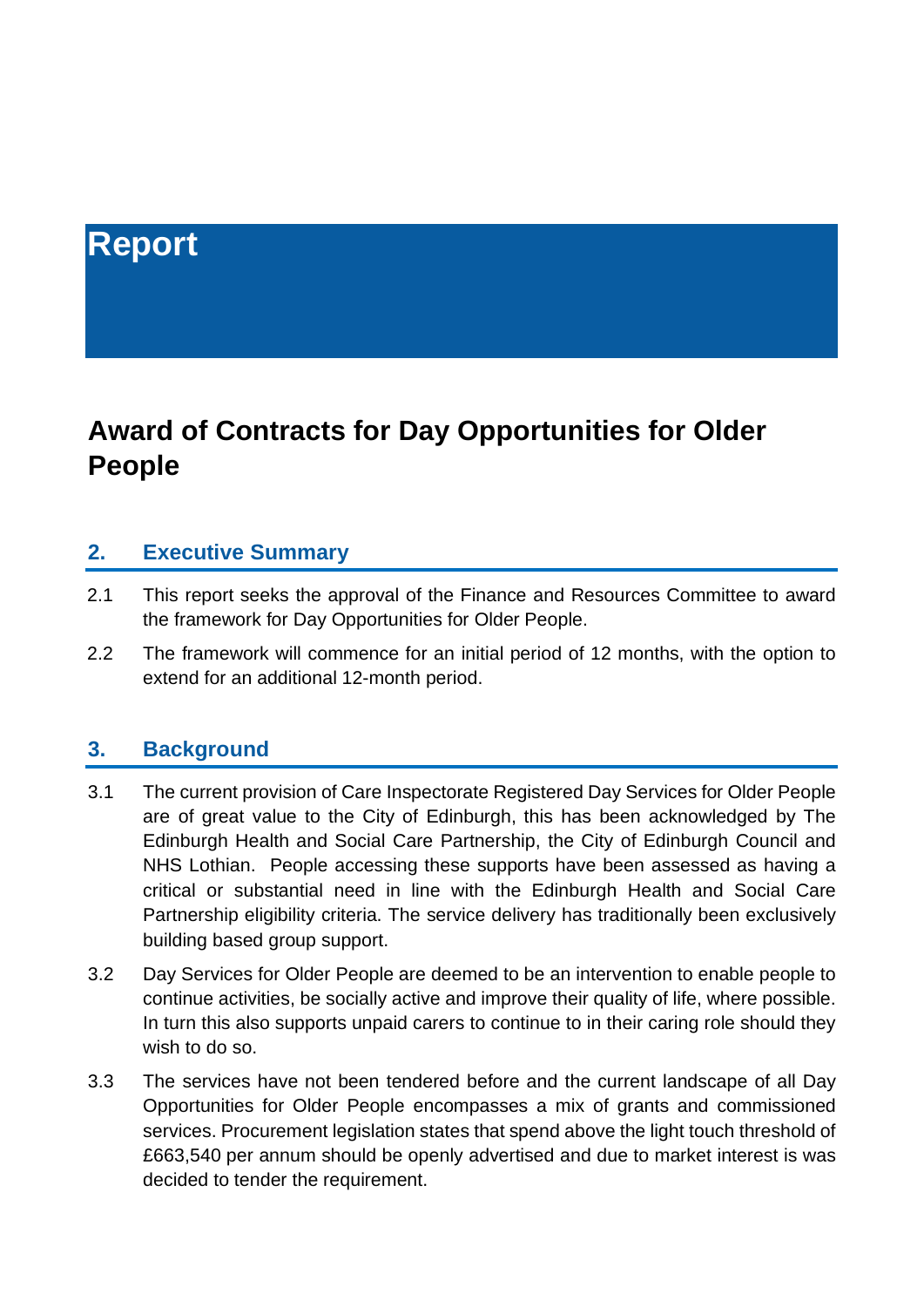- 3.4 The desired outcomes for people accessing registered day opportunities are as follows:
	- 3.4.1 People feel connected to their community,
	- 3.4.2 People have the opportunity to participate in meaningful activities that promote wellbeing,
	- 3.4.3 People experience improved wellbeing and quality of life,
	- 3.4.4 People are supported to remain living in their own home for as long as possible,
	- 3.3.5 Carers feel supported to maintain their caring relationship and sustain their caring role.

### **4. Main report**

- 4.1 In July 2019 a Prior Information Notice (PIN) was published on Public Contracts Scotland (PCS) to invite providers with an interest in Day Services for Older People and those with Young Onset Dementia to attend a co-production event.
- 4.2 The event was attended by 17 organisations on 22<sup>nd</sup> July 2019, this was to discuss the upcoming requirement in full, advise organisations of the tendering process and gain invaluable market research from current / potential future providers regarding the challenges and key features of providing Day Services for Older People.
- 4.3 This meeting was largely used to shape the project in hand and gain an understanding of how the specification could be written in a way that is fair and equitable to the market whilst incorporating the needs of those who use the service. Throughout the process, monthly meetings were also undertaken with providers, with support from EVOC.
- 4.4 On 16<sup>th</sup> December 2019 an additional co-production event was held in order to share the component parts of the draft specifications and facilitate discussion with the market on their effectiveness and feasibility, before finalising the specifications.
- 4.5 Upon completion of co-production and development, a contract notice was published via PCS for a Framework Agreement, this allows the Council to appoint multiple providers in order to support the varying degrees of need of those who use the service, increase sustainability of the service and ensure appropriate capacity levels.
- 4.6 As this is a Social Care service the tender was published in accordance with the Public Contracts (Scotland) Regulations 2015 with the Light Touch Regime applied.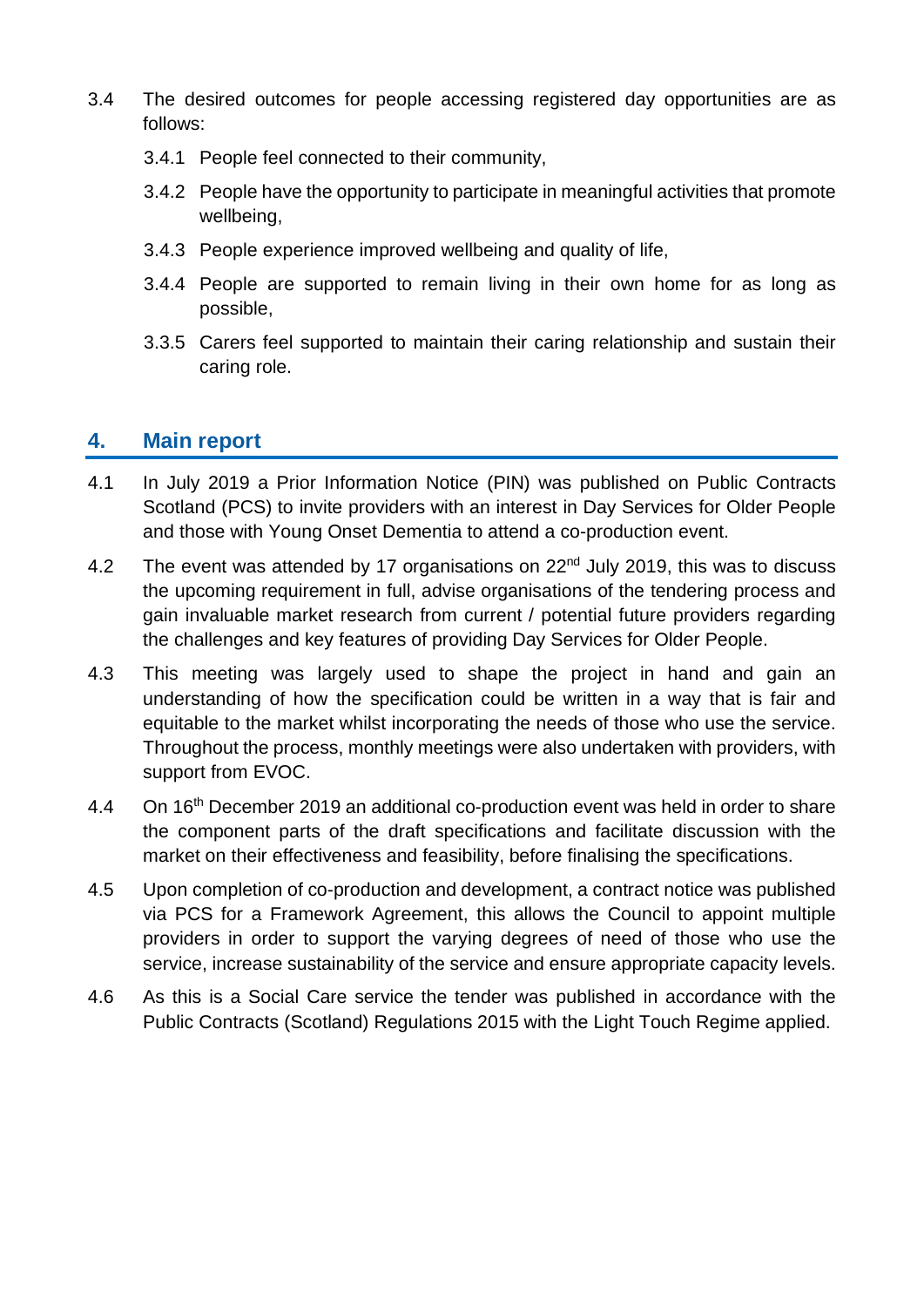| Lot | Title                                                                | Explanation                                                                                                                                                                                                                                                                                          |
|-----|----------------------------------------------------------------------|------------------------------------------------------------------------------------------------------------------------------------------------------------------------------------------------------------------------------------------------------------------------------------------------------|
| 1   | <b>North East Locality</b>                                           | Provides a service which knows the<br>local area and the resources in the<br>community, focuses on building<br>connections between local people and<br>organisations, and ensures staff and<br>volunteers can spend as much time as<br>possible engaging in face to face<br>contact with the person. |
| 2   | South East Locality                                                  |                                                                                                                                                                                                                                                                                                      |
| 3   | South West Locality                                                  |                                                                                                                                                                                                                                                                                                      |
| 4   | <b>North West Locality</b>                                           |                                                                                                                                                                                                                                                                                                      |
| 5   | City wide day support for people<br>from minority ethnic communities | Provides a service which aims to reduce<br>the barriers to accessing support which<br>are specific to those from minority ethnic<br>communities.                                                                                                                                                     |
| 6   | People diagnosed with Young<br><b>Onset Dementia</b>                 | To support people with a diagnosis of<br>young onset dementia and their unpaid<br>carers to maintain quality of life and<br>remain independent in their own homes<br>and community for as long as possible.                                                                                          |

4.7 The framework was split into 6 lots, either by locality or specialist need;

- 4.8 Bids were received from 14 providers for lots one to five. No bids were received for lot six, and only one bid for lot 3. All tenders received were evaluated based on most economically advantageous tender (MEAT), weighted 70:30 for quality and price. Due to the nature of the tender and vulnerable group the service provides for, a 70% weighting was allocated to quality. The tender documentation also requires all providers to be registered with the Care Inspectorate, with a minimum grade of 4 - Good, as a secondary measure of quality assurance. Details of the Evaluation Criteria can be found in Appendix 1.
- 4.9 All providers were assessed as meeting the minimum quality criteria and the price was based on the proposed rate of a placement per week. A Scoring Breakdown on quality scores is detailed in Appendix 2.
- 4.10 This framework was expected to go to the Finance and Resources Committee in May 2020. However, building based adult day support services were suspended on 16 March 2020 as a result of the COVID-19 restrictions. The completion of contract awards was paused with the agreement of the intended providers. A contract extension until 31 March 2021 was approved at Policy and Sustainability Committee on 25 June 2020 to enable sufficient time to review and amend specifications in line with changing regulations resulting from the ongoing pandemic.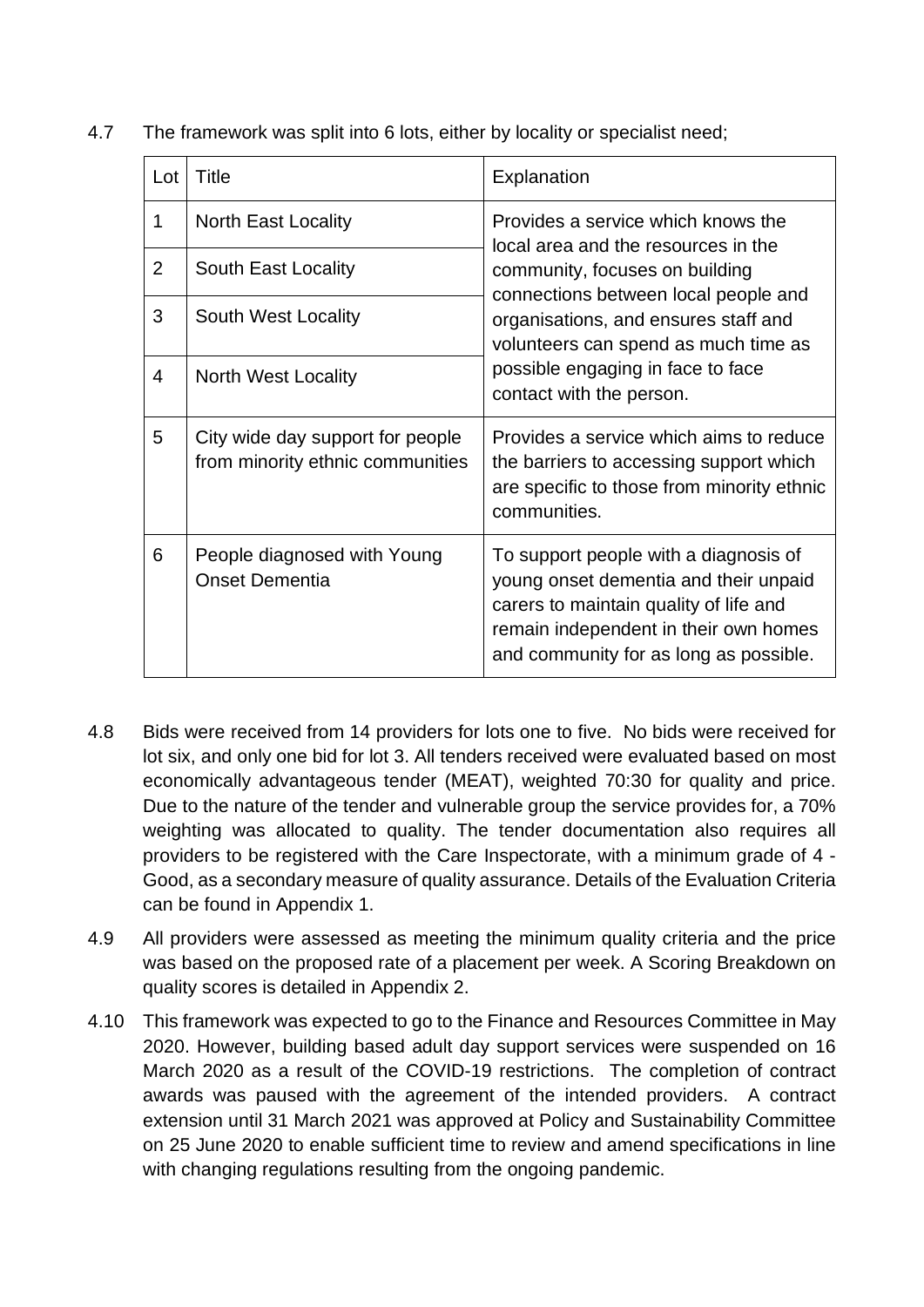- 4.11 The Scottish Government published guidance for the provision of building based day support on 31 August 2020. The implications of the guidance mean that capacity to support people from a building base is greatly reduced in order to maintain physical distancing. Work has been ongoing with providers to undertake risk assessments and establish new outreach support models across the city whilst building based services remain suspended. Throughout this period providers have continued to be paid on a planned care approach in line with the COSLA provider sustainability principles for Care at Home and Community based services.
- 4.12 Since the pause of the contract award process, further work has been undertaken to review required capacity for 2021-22. In addition, providers have been asked to provide further financial checks for the past year along with how they plan to deliver the services during the on-going COVID-19 Pandemic.
- 4.13 Allocation on the call off contract to each provider will not be based solely on the quality ranking but also on the needs of the individual, existing provision and the capacity available from providers in line with current Scottish Government guidance for adult social care building based day services. The number of places to be delivered as part of the framework will be negotiated with each provider and within the agreed budget.
- 4.14 The original advertised contract term was for two years plus a potential extension period of a further 24 months. Due to the ever changing COVID-19 landscape for services, it would be difficult to justify awarding contracts for this full term, therefore it has been agreed to reduce the contract term to a maximum of a two-year term. This is considered a fair and pragmatic approach, allowing market stability to continue to provide appropriate supports for older people.
- 4.15 The designated Contract Manager from The Edinburgh Health and Social Care Partnership will be responsible for monitoring delivery and reporting of Community Benefits by individual providers.

## **5. Next Steps**

- 5.1 Subject to approval, the services will commence from 1 April 2021 and allow the Council to meet its statutory obligations with regards to the provision of support services to Older People and those with Young Onset Dementia and their carers.
- 5.2 All providers have been kept up to date throughout this process and are aware that award of contract is dependent upon committee approval.

## **6. Financial impact**

- 6.1 The overall value of the contract award delivers a 2% saving on current contract values.
- 6.2 The providers' pricing will be fixed for a minimum of 12 months with any potential contract uplifts being negotiated with providers on an open book process.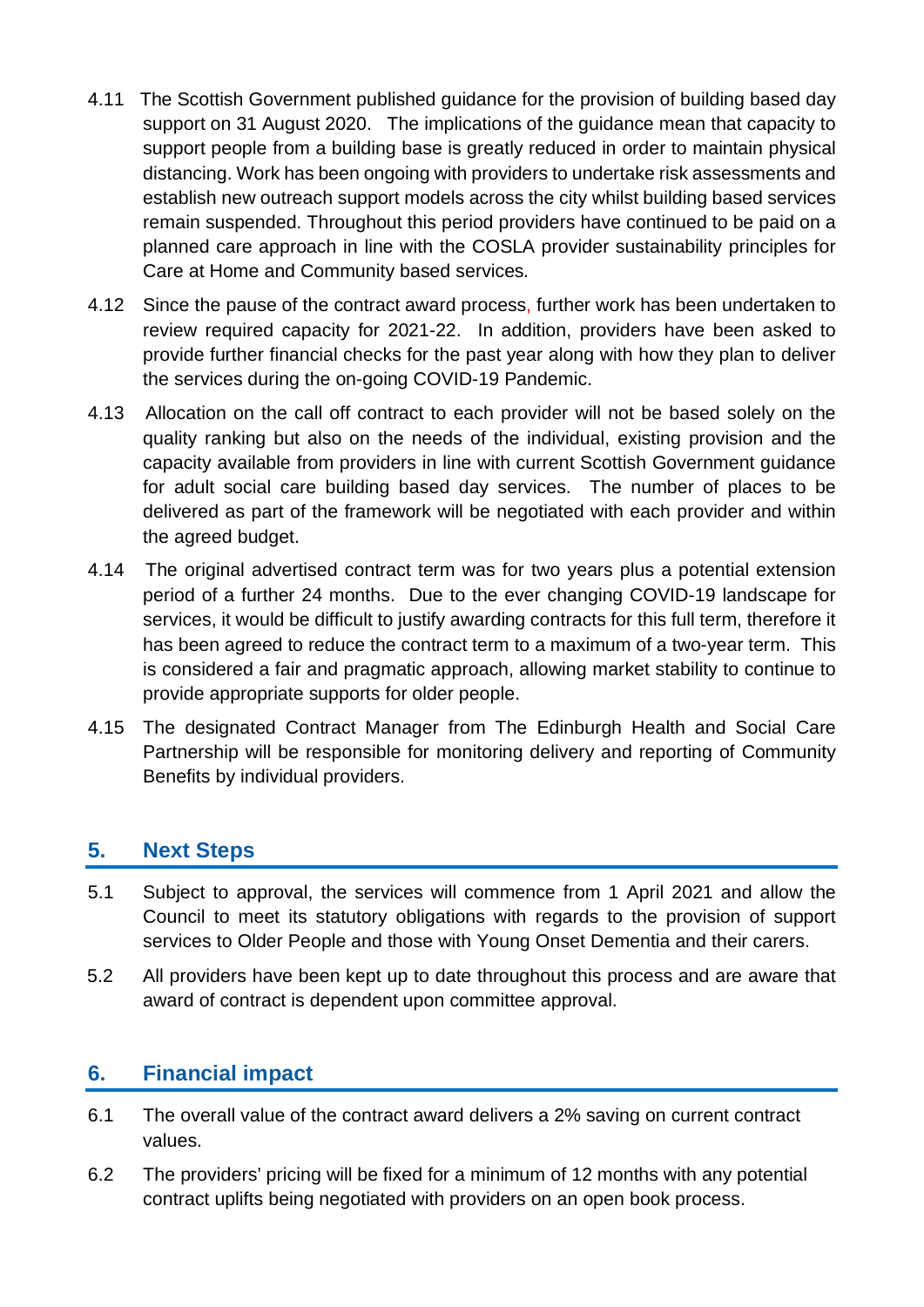- 6.3 The allocation of the call off from the Framework are within the agreed budget.
- 6.4 Financial assessments will be completed for all providers based on their current financial positions and there will be close monitoring throughout the contract term. In addition, providers who are contracted for more than £50,000 per annum will be added onto the Financial Assessments Monitoring Log.
- 6.5 Providers have all committed to providing Community Benefits throughout the term of the contract, this was addressed through the Tender Submission Questions, with a 5% weighted question.
- 6.6 The costs associated with procuring this contract are estimated to be between £20,001 and £35,000.

## **7. Stakeholder/Community Impact**

- 7.1 An Integrated Impact Assessment was completed in 2019 and recommendations addressed through the co-production and tender process. In light of ongoing Coronavirus restrictions, an updated integrated impact assessment was completed with a recommendation to further refine the service specification to ensure services are flexible enough to support the needs of older people and carers through the continued uncertainty expected over the coming 12 months.
- 7.2 The contracts ensuing from this procurement are with established providers, therefore there will be a reduced learning curve (reduced training requirements). For every supported person there will be a detailed personal plan which will link to the outcome stated in point 3.4 above.
- 7.3 No significant adverse environmental impacts are expected to arise from this contract.
- 7.4 This procurement has adhered to Sustainable Procurement and Implementing Community Benefits. Providers confirmed various community benefits which added value to their service and community; COVID measures allowing. These included student placements, local volunteering opportunities, increased community revenue through Project fundraising, shared training, and additional income from community café to support the service.
- 7.5 Thirteen providers confirmed that they pay the Scottish Living Wage and above. While three providers confirmed that they still require to use Zero Hour contracts, however this is as the request of their employees. Thirteen providers are Small to Medium sized enterprises (SME's).
- 7.6 Twelve providers provided evidence of Fair Work Practice in line with the Scottish Government Fair Work Practice Framework of effective voice, opportunity, security, fulfilment and respect. Two remaining providers stated that Fair work practice would be included within their strategic plan.
- 7.7 The success of these contracts will be measurable against Key Performance Indicators which are detailed in the Specification.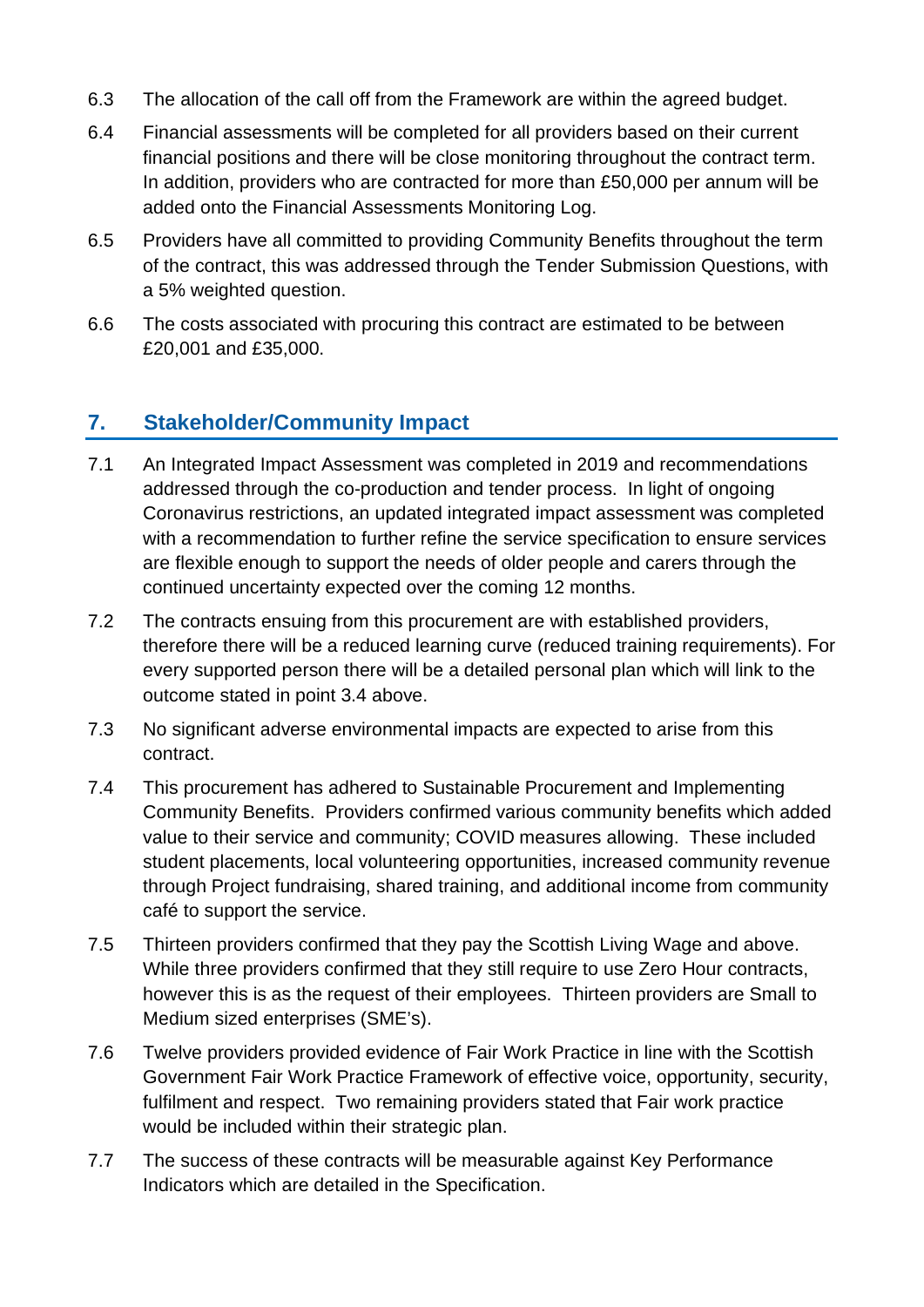## **8. Background reading/external references**

[National principles for sustainability payments to social care providers during COVID 19,](https://www.cosla.gov.uk/__data/assets/pdf_file/0025/17917/31-07-20-Provider-Sustainability-Principles.pdf)  **[COSLA](https://www.cosla.gov.uk/__data/assets/pdf_file/0025/17917/31-07-20-Provider-Sustainability-Principles.pdf)** 

[Coronavirus \(COVID-19\): Guidance on adult social care building-based day services](https://www.gov.scot/publications/coronavirus-covid-19-guidance-on-adult-social-care-building-based-day-services/pages/infection-prevention-and-control/)

## **9. Appendices**

- Appendix 1 Summary of Tendering and Tender Evaluation Process
- Appendix 2 Scoring Breakdown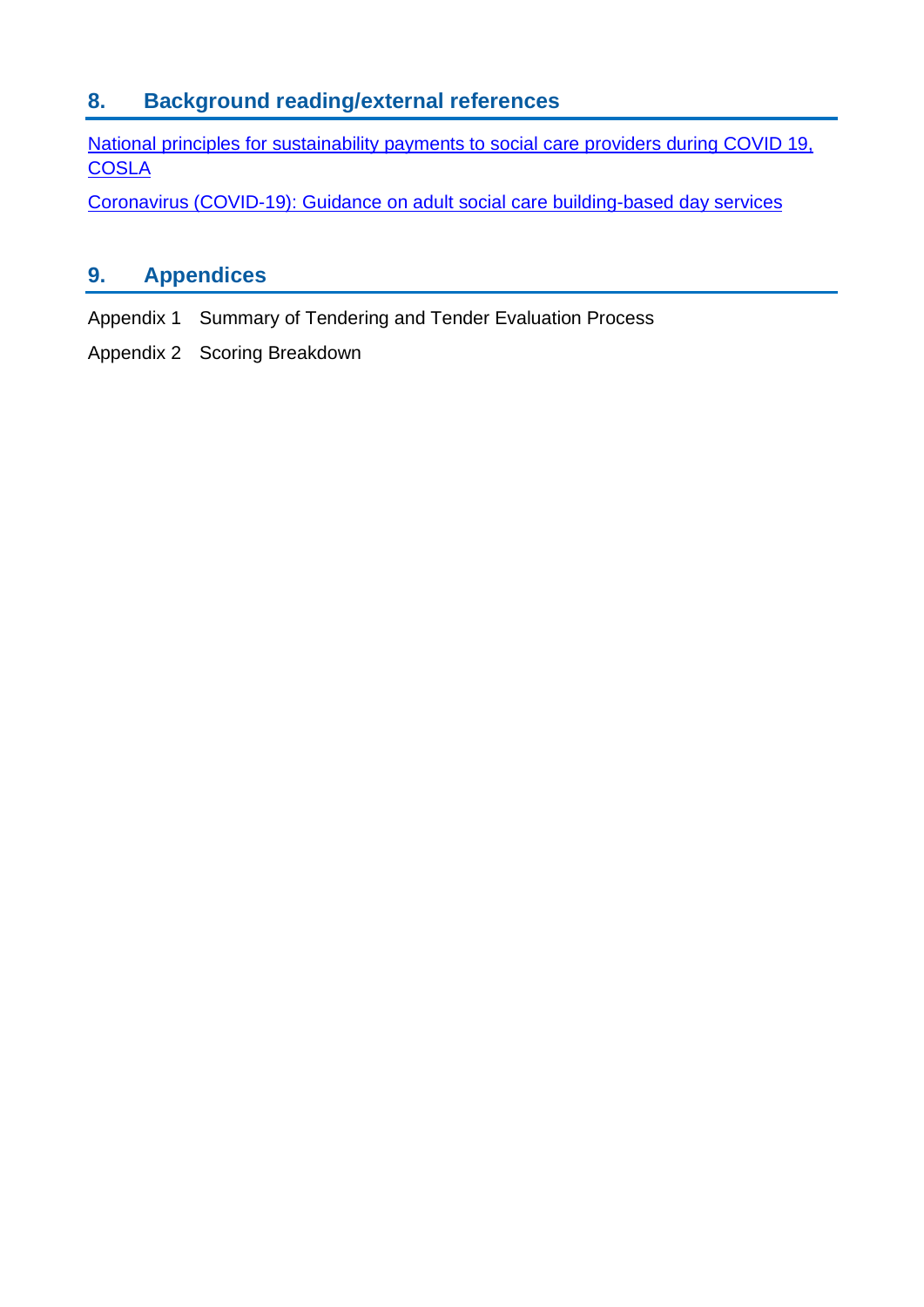## **Appendix 1 - Summary of Tendering and Tender Evaluation Process**

| <b>Contract</b>                                                           | CT0559                                     |                                   |  |
|---------------------------------------------------------------------------|--------------------------------------------|-----------------------------------|--|
| <b>Contract Period</b>                                                    | 2 years                                    |                                   |  |
| <b>Estimated Total</b><br><b>Contract Value</b><br>(including extensions) | £4,934,000                                 |                                   |  |
| <b>Procurement Route</b><br>Chosen                                        | Open OJEU tender for a Framework Agreement |                                   |  |
| Call off Contracts to<br>be Awarded                                       | 14 Providers onto the Framework Agreement  |                                   |  |
| Price / Quality Split<br><b>Quality 70</b>                                |                                            | Price 30                          |  |
|                                                                           | <b>Criteria</b>                            | Weighting<br>$(\% )$              |  |
|                                                                           | <b>Delivering Quality Care and Support</b> | 20%                               |  |
| <b>Evaluation Criterion</b><br>and Weightings                             | <b>Involving People</b>                    | 15%                               |  |
|                                                                           | <b>Quality Environment</b>                 | 10%                               |  |
|                                                                           | <b>Management and Staffing</b>             | 20%                               |  |
|                                                                           | <b>Service Levels</b>                      | 10%                               |  |
|                                                                           | <b>Partnership and Communication</b>       | 10%                               |  |
|                                                                           | <b>Data Protection</b>                     | 5%                                |  |
|                                                                           | <b>Business Continuity</b>                 | 5%                                |  |
|                                                                           | <b>Community Benefits / Added Value</b>    | 5%                                |  |
|                                                                           | Zero Hours Contracts & The Living Wage     | Standard<br>Mandatory<br>Question |  |
|                                                                           | <b>Fair Work Practice</b>                  | Standard<br>Mandatory<br>Question |  |